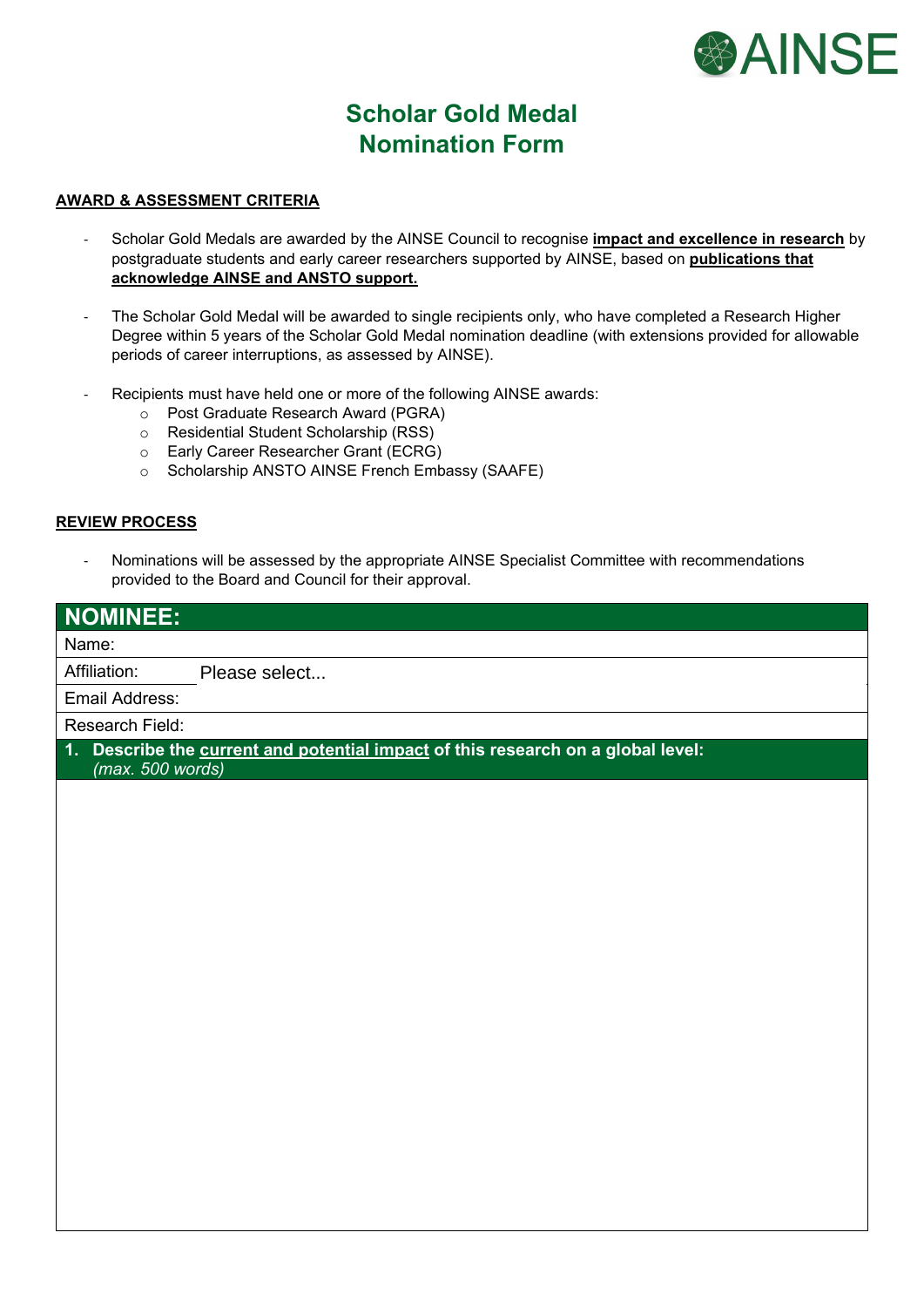

**2. What is the impact of the nominee's research, as demonstrated by the following:**

**exemplar publications, including a statement of the impact of each publication Up to five (5)** 

*(max. 1000 words)*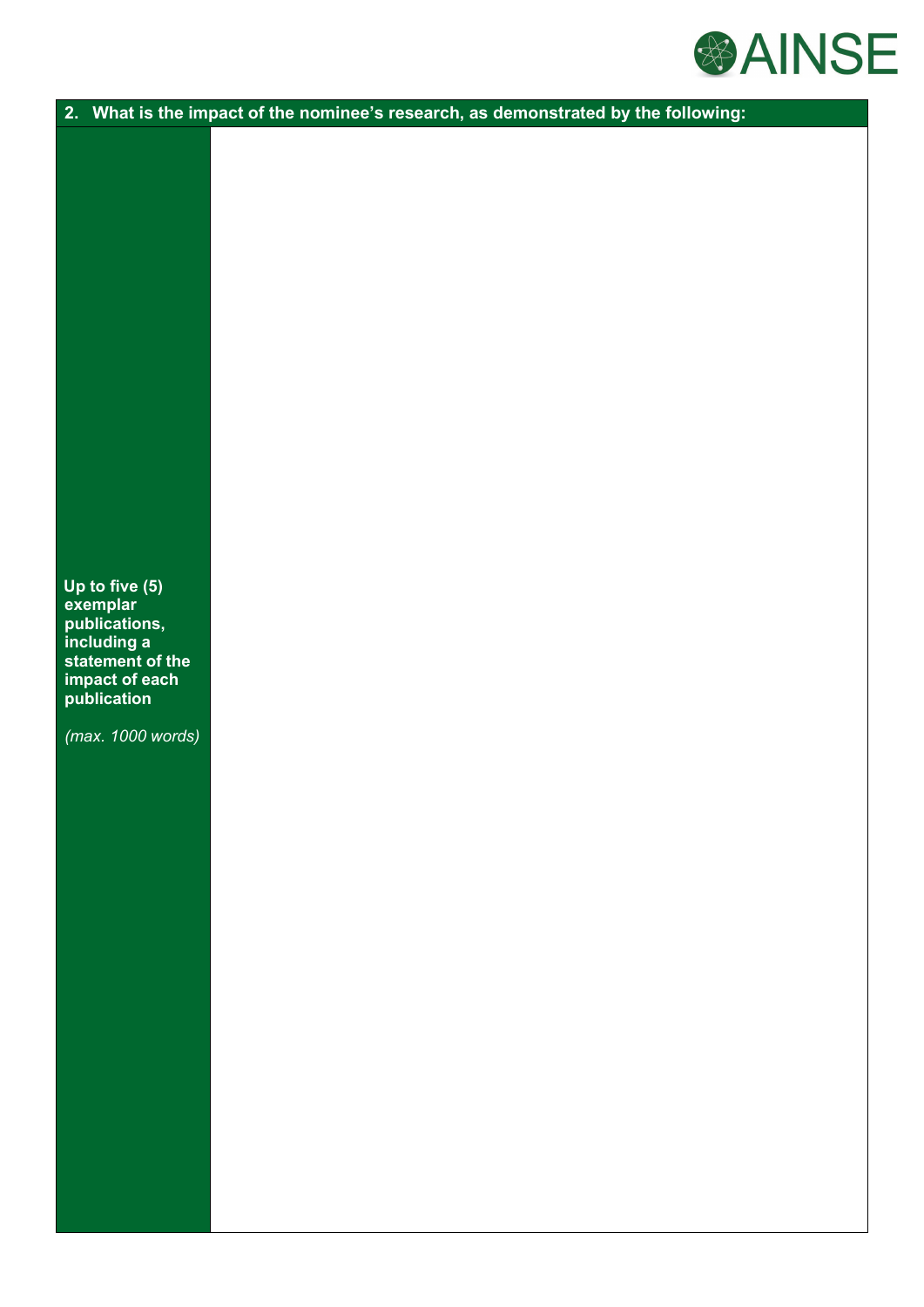